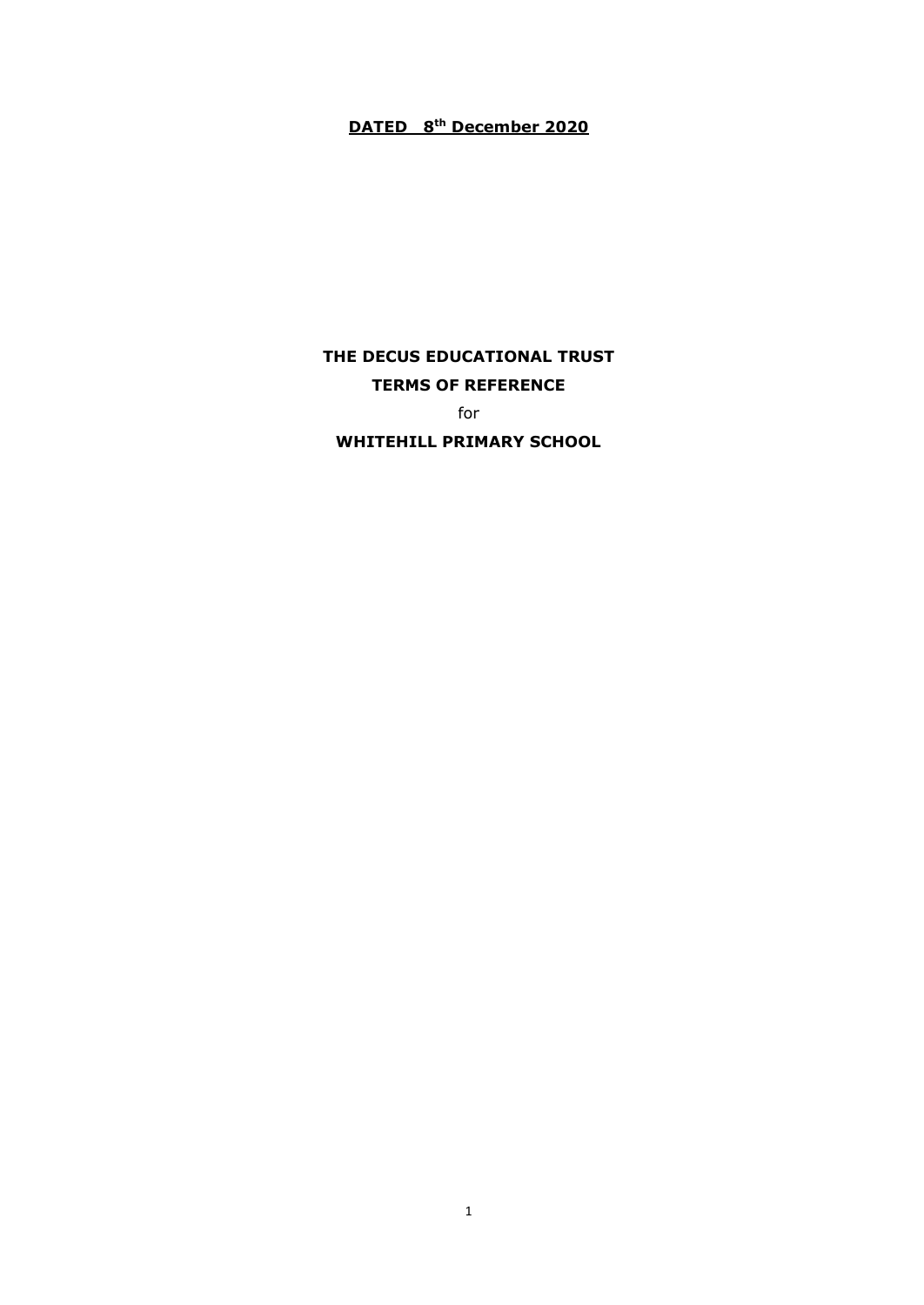# **THE DECUS EDUCATIONAL TRUST**

# **Terms of Reference for the Local Governing Body of Whitehill Primary School**

#### 1 **General**

- 1.1 The Decus Educational Trust (TDET) is a charitable company limited by guarantee. It is governed by a board of Directors which has overall responsibility for the management and administration of TDET and the Academies run by TDET.
- 1.2 TDET has entered into agreements with the Secretary of State. There is a Master Funding Agreement (MFA) which applies to TDET overall and an individual Supplemental Funding Agreement (SFA) for each of the Academies.
- 1.3 The Directors deal with strategic planning and the setting of policy. TDET overall is managed through business planning, monitoring of budgets, performance management, the setting of standards and the implementation of quality management processes.
- 1.4 The detailed functioning of each Academy is delegated to a Local Governing Body (LGB) for each Academy. Legally, the LGB is a committee of TDET and every power or duty given to the LGB has to be given directly by TDET. This document defines the roles and responsibilities of the LGB and the extent of its decision-making powers. The degree to which powers are delegated to the LGB may be different for different Academies depending on the capacity of the LGB in question. These terms of reference relate specifically to Whitehill Primary School ("the Academy").
- 1.5 These terms of reference are made under the powers conferred on TDET in its Articles of Association to make regulations governing the conduct of the LGB.

#### **Powers reserved to the Directors**

- 2 The following powers are reserved to the Directors and cannot be exercised by a LGB unless in any specific instance the Directors delegate a power to the LGB. The Directors may delegate any of their functions to the Chief Executive Officer, Headteacher or Director of Support Services as they think fit and any such delegation may include the power to subdelegate and give directions to a LGB.
- 2.1 Generally
	- 2.1.1 Appointment of the Chief Executive Officer of TDET and the Headteacher of the Academy;
	- 2.1.2 determination of salary increases and performance management for the Chief Executive Officer of TDET and the Headteacher of the Academy ;
	- 2.1.3 determination of pay policies and salary scales for TDET;
	- 2.1.4 determination of any restructuring of staff at the Academy where it has a significant cost impact, a staffing impact at Trust level or requires approval from the DfE (e.g. large severance payments);
	- 2.1.5 determination of terms and conditions of service for all staff (but subject to consultation with the LGB, the Headteacher and staff groups where appropriate);
	- 2.1.6 suspension and lifting of suspension of the Chief Executive Officer of TDET and the Headteacher of the Academy
	- 2.1.7 appointment of any Internal Auditor for the Academy;
	- 2.1.8 appointment of the initial Chair of the LGB;
	- 2.1.9 appointment of the Clerk of the LGB;
	- 2.1.10 provision of Governor training and evaluation.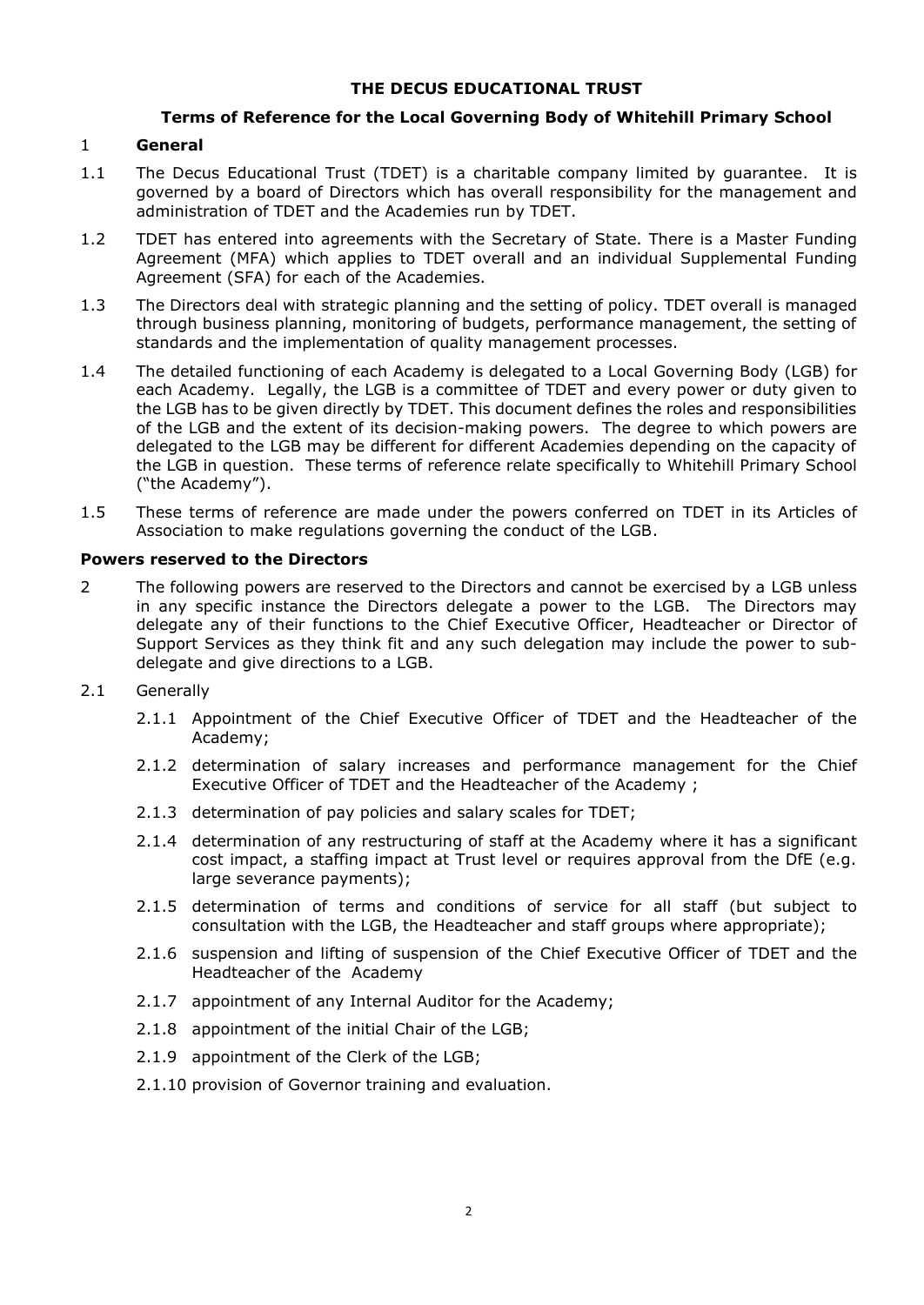- 2.2 Finances
	- 2.2.1 oversight of the finances of TDET and the Academy, including compliance with the Academies Financial Handbook and the financial and accounting requirements detailed within the Funding Agreement;
	- 2.2.2 appointment of the Accounting Officer for TDET
	- 2.2.3 determination of the Academy's annual budget in consultation with the LGB;
	- 2.2.4 determination, after consultation with the LGB, of the extent of the services provided to the Academy by TDET and how the costs for such services should be allocated, apportioned or retained;
	- 2.2.5 determining procurement policies for TDET; including procurement by the LGB;
	- 2.2.6 setting guidelines for the local maintenance of assets and appropriate registers.

# **Policies and Targets**

- 2.3 The Directors shall:
	- 2.3.1 determine the vision of TDET;
	- 2.3.2 determine which policies shall be used by the Academy, the frequency of review of such policies and the level of governance at which they require approval, in consultation with the LGB and LGBs of other academies within TDET;
	- 2.3.3 determine the admissions policy and arrangements for the Academy in accordance with admissions law and DfE codes of practice;
	- 2.3.4 consider and evaluate performance in relation to academic achievement, finances, staff performance and other matters;
	- 2.3.5 determine TDET's development plan;
	- 2.3.6 determine any additional financial and reporting targets for the Academy;
	- 2.3.7 determine the composition and terms of reference of each LGB.

# 3 **THE LOCAL GOVERNING BODY**

3.1 The LGB is a committee of the Directors and will act in accordance with these Terms of Reference unless otherwise directed by the Directors. The LGB will report and be accountable to the Directors for its decisions.

#### **Composition**

- 3.2 The Directors will determine the membership of the LGB and terms of office from time to time
- 3.3 Schedule 1 sets out the membership of the LGB

# **Disqualification of Members of the LGB**

3.4 Schedule 3 sets out the circumstances in which a member of the LGB is disqualified from continuing to serve on the LGB.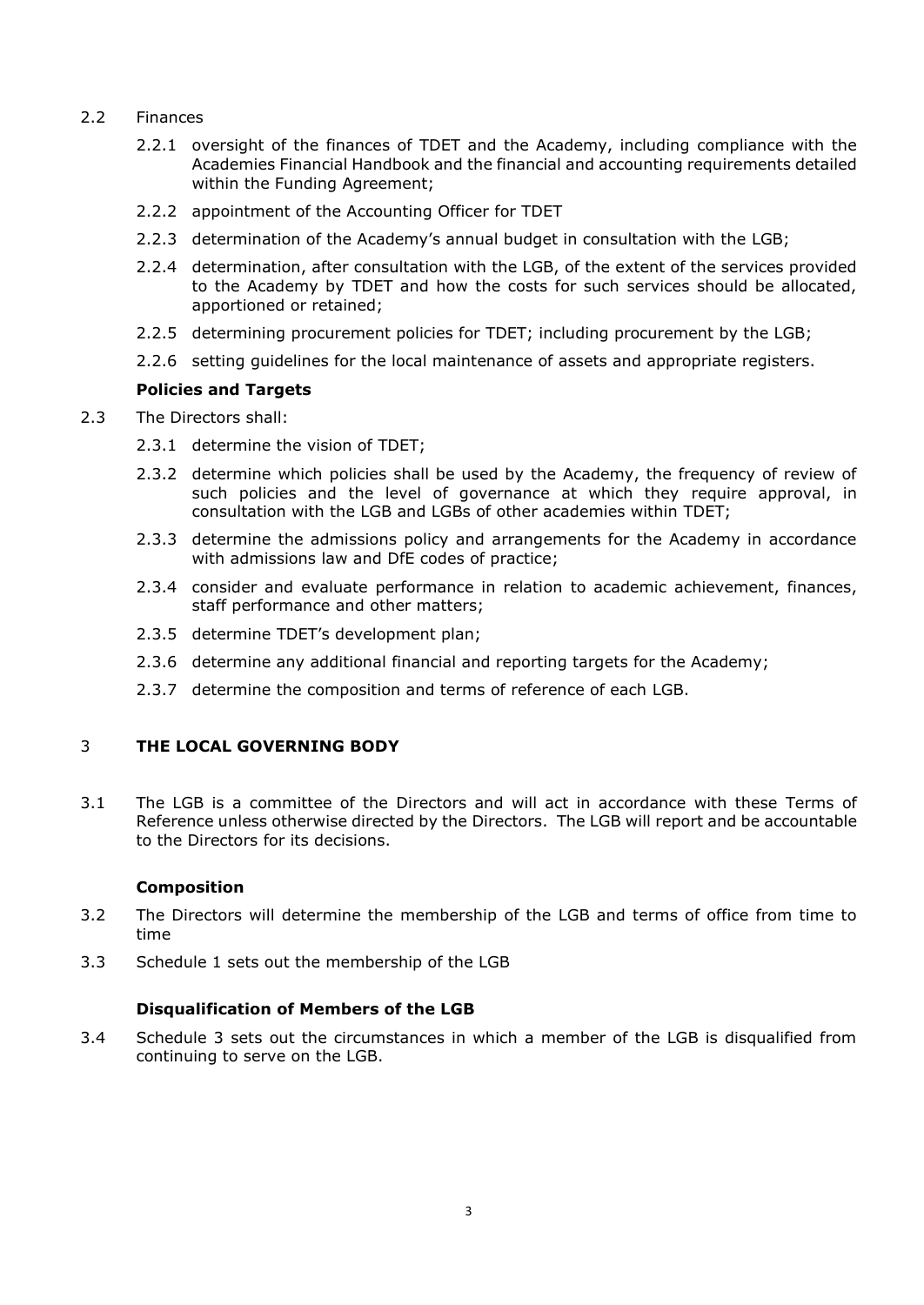# 4 **The LGB's Delegated powers**

#### **General Provisions**

- 4.1 Subject to the limitations set out in these Terms of Reference, any restrictions in TDET's Financial Regulations and Staff Handbook and any individual limitations that may be notified to the LGB by the Directors from time to time, the Directors delegate the running of the Academy to the LGB which specifically has the following duties:
	- 4.1.1 To advise the Directors on strategic issues relating to the Academy including the admissions policy;
	- 4.1.2 To report to the Directors both generally and specifically as the Directors may require;
	- 4.1.3 To oversee and control the financial performance of its Academy within the limits specified in TDET's Financial Regulations including maintaining such records as the Directors may require and advising the Directors generally on financial issues;
	- 4.1.4 To determine such policies as TDET may delegate to the LGB and to advise TDET on all other policies;
	- 4.1.5 To oversee and determine all complaints against the Academy ensuring compliance with TDET's published complaints procedure and the Education (Independent School Standards) (England) Regulations 2010
	- 4.1.6 To have the general oversight of the Academy's activities including monitoring and evaluating the standards and performance of the Academy and the application of designated funding such as the Pupil Premium. In doing so it is required
		- (a) To be cognizant of the requirements and expectations relating to the national framework for primary and early years education, as set out by governmental bodies and other relevant organisations in relation to Academies
		- (b) To be aware of and take into account views of parents, students, staff and the wider community that its academy serves and report on these as appropriate to the Directors;
		- (c) To review the curriculum on advice from the Headteacher;
		- (d) To support the Headteacher in her/his functions and to receive from the Headteacher and consider such reports as the LGB may require;
		- (e) To take all actions required to comply with statutory regulations and the MFA and SFA including matters relating to student discipline, student and staff welfare, special educational needs, safeguarding, equality issues generally, religious education and collective worship, health and safety and the implementation of charging policies;
		- (f) To implement the policies agreed by the Directors with regard to admissions (including taking of all admission decisions in accordance with the School Admissions Code through an Admissions Committee to be set up by the LGB);
		- (g) To implement the educational vision of the Academy including developing reviewing and monitoring the Academy's School Development Plan;
		- (h) To maintain the Academy estate in accordance with any guidelines set out by TDET;
		- (i) To implement TDET's procurement policies insofar as they impact on the Academy;
		- (j) To manage the Academy's cash flow and monitoring expenditure by the Academy in accordance with policies determined by the Directors;
		- (k) To notify TDET of any changes to fixed assets used by the Academy;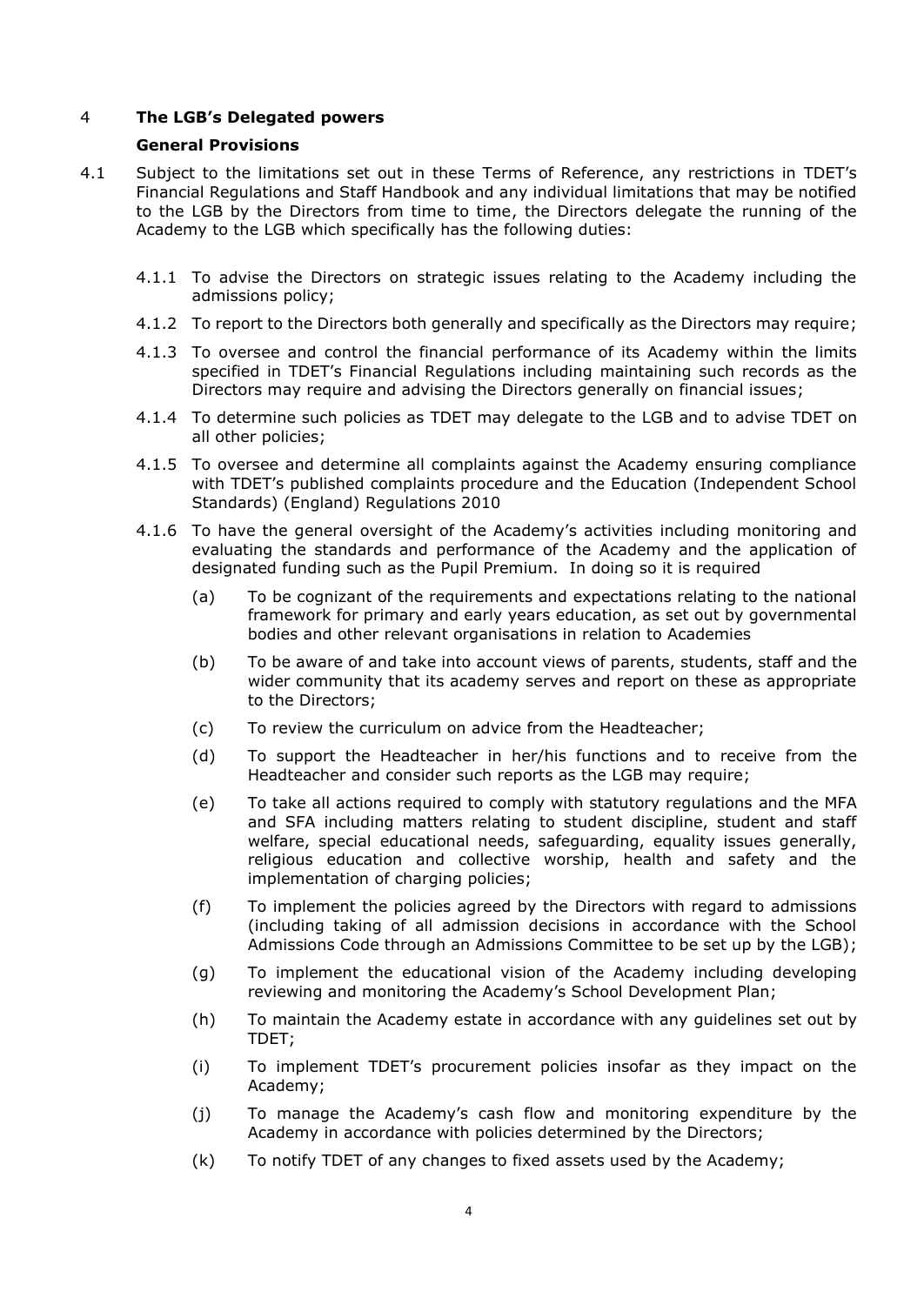(l) To manage, in accordance with policies and procedures laid down by TDET, the appointment, job description, appraisal and dismissal of all members of staff of the Academy excluding the Headteacher.

#### **Sub-committees and Delegation Powers of the LGB**

- 4.2 Each member of the LGB shall act in the best interests of the Academy at all times and must keep confidential all information of a confidential nature obtained by them relating to the Academy or TDET.
- 4.3 The LGB may delegate any of its functions to the Headteacher of the academy, to an individual member of the LGB or to a sub-committee of the LGB but no individual or subcommittee may delegate further unless expressly authorised to do by the LGB.
- 4.4 The LGB may establish sub-committees which will have responsibility for the indicated areas
	- 4.4.1 Finance
	- 4.4.2 Personnel and the sub-committee shall itself have sub-sub-committees to deal with the following:-
		- (a) Discipline appeal
		- (b) Grievance
	- 4.4.3 Curriculum
	- 4.4.4 Student welfare and discipline
	- 4.4.5 Complaints
	- 4.4.6 Premises
	- 4.4.7 Admissions
	- 4.4.8 Apart from Admissions, which must have a designated sub-committee, the functions indicated above may be divided between sub-committees as the LGB may determine, or retained by the LGB itself.
	- 4.4.9 The LGB shall determine the extent if at all to which such sub-committees are to have decision-making powers. Any such decision-making powers may not be wider than the powers conferred on the LGB. Subject to this, these terms of reference will apply to all sub-committees unless the Directors direct otherwise.
- 4.5 The LGB will review the sub-committee structure, terms of reference, constitution and membership of any sub-committee and all other delegations of power at least once each year
- 4.6 Every decision made by the LGB either directly or under sub-delegation shall be reported to the next available meeting of the Directors. Every decision made by an individual or subcommittee of the LGB shall be reported to the next available meeting of the LGB
- 4.7 Every Director of TDET and the Headteacher shall be entitled to attend every meeting of the LGB and of any sub-committee established by the LGB
- 4.8 Unless prohibited under its terms of reference, the LGB and any sub-committee may invite attendance by persons who are neither Governors nor committee members where such attendance is considered by the members of the LGB or sub-committee to benefit its deliberations.
- 4.9 The membership of any sub-committee may include persons who do not also serve on the LGB, provided that a majority of the members of any such sub-committee shall be members of the LGB or Directors.
- 4.10 Only the members of a sub-committee who are Directors or who serve on the LGB are entitled to vote in any proceedings of the sub-committee.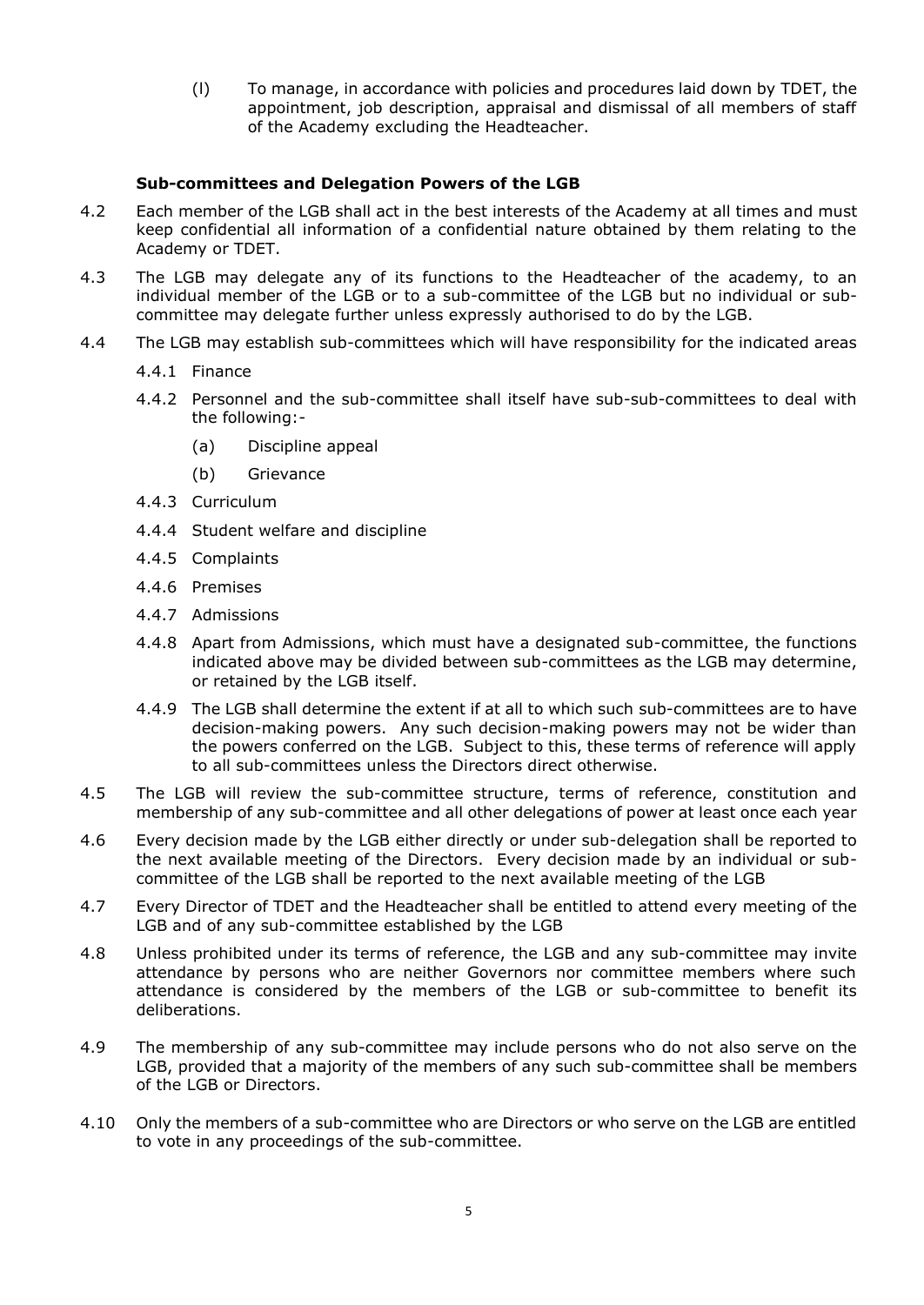- 4.11 Copies of the minutes of sub-committee meetings are to be circulated to all members of the LGB and those who are entitled to attend LGB meetings.
- 4.12 Annexed to these terms of reference is a table setting out the level at which delegated decisions can be taken. This table is indicative and if any direction by the Directors is inconsistent with the table, that direction will prevail.

#### **Financial Management**

4.13 The LGB shall at all times act in accordance with TDET's Finance Policy, its Financial Regulations and the DfE's Academies Financial Handbook.

#### 5 **CHAIR AND VICE CHAIR OF THE LGB**

- 5.1 The initial Chair of the LGB shall be appointed by the Directors. Subsequent Chairs of the LGB will be appointed by the LGB unless otherwise determined by the Directors.
- 5.2 The term of office of the Chair shall be 2 years unless otherwise determined by the Directors. Subject to remaining eligible to be a Chair, a Governor may be re-appointed for further terms of office as Chair by the Governors.
- 5.3 The Vice-Chair of the LGB shall be appointed by the Governors from amongst all of the Governors for a term of 2 years, the appointment typically taking place in alternate years to that of the Chair. Subject to remaining eligible to be a Vice-Chair, a Governor may be reappointed for further terms of office as Vice-Chair by the Governors.
- 5.4 If both the Chair and the Vice-Chair are absent from any meeting of the LGB, those Governors present shall appoint one of their number to chair the meeting.
- 5.5 The Chair (or, in the absence or inability to act of the Chair, the Vice-Chair) shall have the following powers
	- 5.5.1 If the Chair is of the opinion that, if a particular function of the LGB or of a subcommittee of the LGB were not exercised before the earliest date on which it would be reasonably practicable for a meeting of the LGB, or of a sub-committee to which the function in question has been delegated, to be held, the delay would be likely to be seriously detrimental to the interests of—
		- (a) the Academy;
		- (b) any pupil at the Academy, or their parent; or
		- (c) a person who works at the Academy

the chair shall have the power to exercise that function.

- 5.6 The Chair or Vice-Chair shall cease to hold office if:
	- 5.6.1 he ceases to serve on the LGB;
	- 5.6.2 he is removed from office in accordance with the Terms of Reference; or

in the case of the Vice-Chair, he is elected in accordance with the Terms of Reference to fill a vacancy in the office of Chair.

5.7 Where the Chair is absent from any meeting or there is at the time a vacancy in the office of the Chair, the Vice-Chair shall act as the chair for the purposes of the meeting.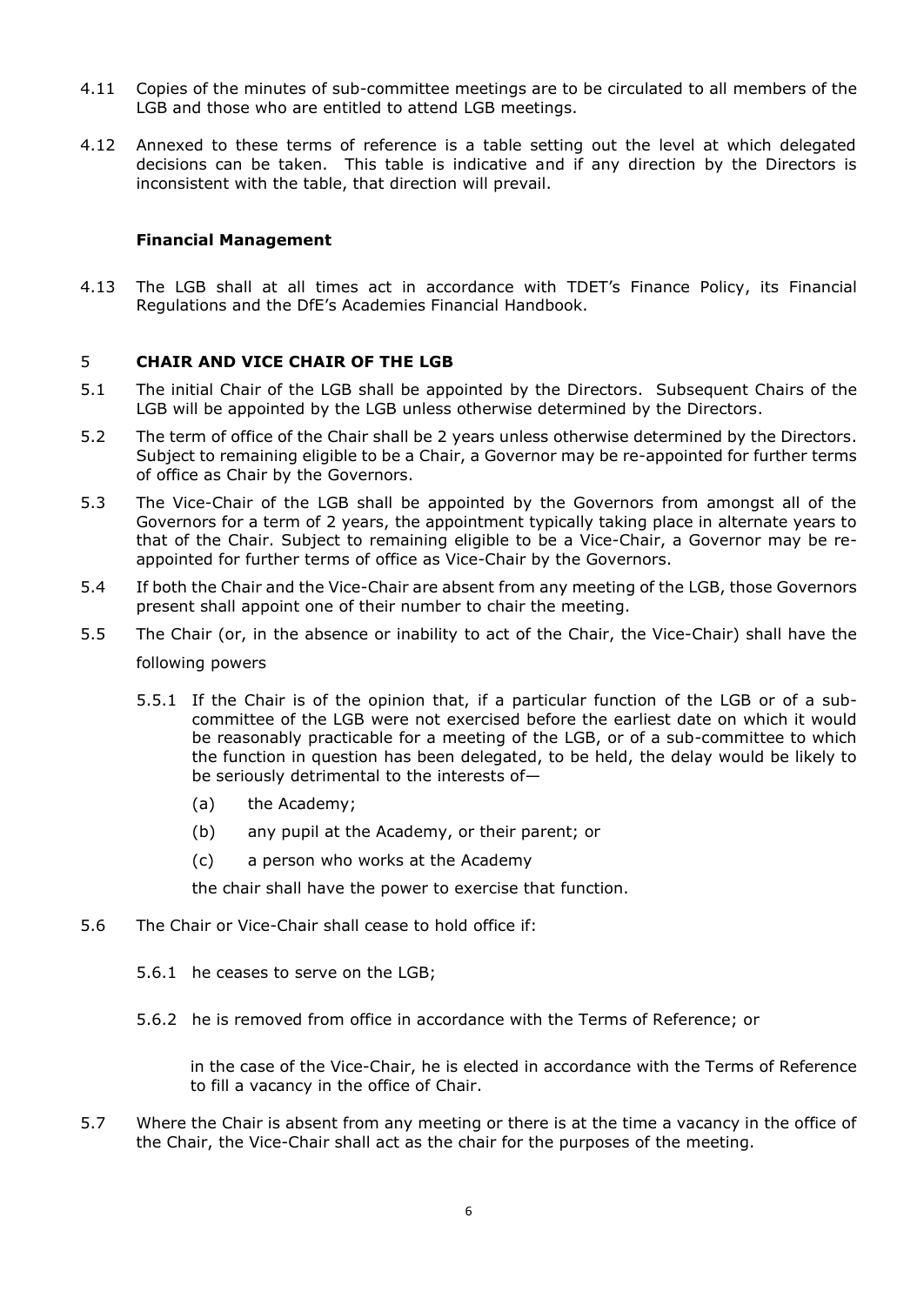- 5.8 Where the Vice-Chair is also absent from the meeting or there is at the time a vacancy in the office of Vice-Chair, the members of the LGB shall elect one of their number to act as a Chair for the purposes of that meeting, provided that the person elected shall not be a person who is employed by TDET (whether or not at the Academy) and shall not be a Director.
- 5.9 A Director (or, in the absence of a Director, the Clerk to the LGB) shall act as Chair during that part of any meeting at which the Chair is elected.
- 5.10 Any election of the Chair or Vice-Chair shall be held by secret ballot.
- 5.11 The Chair or Vice-Chair may only be removed from office by the Directors at any time or by the LGB in accordance with these terms of reference.
- 5.12 A resolution to remove the Chair or Vice-Chair from office which is passed at a meeting of the LGB shall not have effect unless:
	- 5.12.1 it is confirmed by a resolution passed at a second meeting of the LGB held not less than fourteen days after the first meeting; and
	- 5.12.2 the matter of the Chair's or Vice-Chair's removal from office is specified as an item of business on the agenda for each of those meetings.
- 5.13 Before a resolution is passed by the LGB at the relevant meeting as to whether to confirm the previous resolution to remove the Chair or Vice-Chair from office, the person or persons proposing his removal shall at that meeting state their reasons for doing so and the Chair or Vice-Chair shall be given an opportunity to make a statement in response.

#### 6 **CONDUCT OF MEETINGS OF THE LGB AND SUB-COMMITTEES**

6.1 Meetings of the LGB and any sub-committee shall be convened and conducted in the same way as provided in the Articles of Association of TDET for meetings of the Directors of TDET as though references in those Articles to Directors were references to members of the LGB or the sub-committee in question. The relevant provisions are set out in Schedule 2.

#### 7 **ROLE OF THE HEADTEACHER**

- 7.1 The Headteacher shall be appointed by the Directors having sought views of the LGB
- 7.2 The Directors and the LGB hereby delegates such powers and functions as are required by the Headteacher for the internal organisation, management and control of the Academy (including the implementation of all policies approved by the Directors and the LGB) and for the direction of the teaching and curriculum at the Academy.
- 7.3 The Headteacher shall be responsible to the LGB for:-
	- 7.3.1 implementing the agreed policies and procedures laid down by the LGB including compliance with the MFA, the SFA and all statutory and regulatory requirements;
	- 7.3.2 advising the LGB on strategic direction, forward planning and quality assurance;
	- 7.3.3 the leadership and management of the Academy;
	- 7.3.4 managing the delegated budget and resources agreed by the LGB;
	- 7.3.5 the appointment of Senior Leadership Team members following consultation with the LGB;
	- 7.3.6 the appointment of all other staff and (except to the extent directed otherwise by the Directors and/or the LGB), the salary grading, allocation of duties, appraisal and discipline of all staff;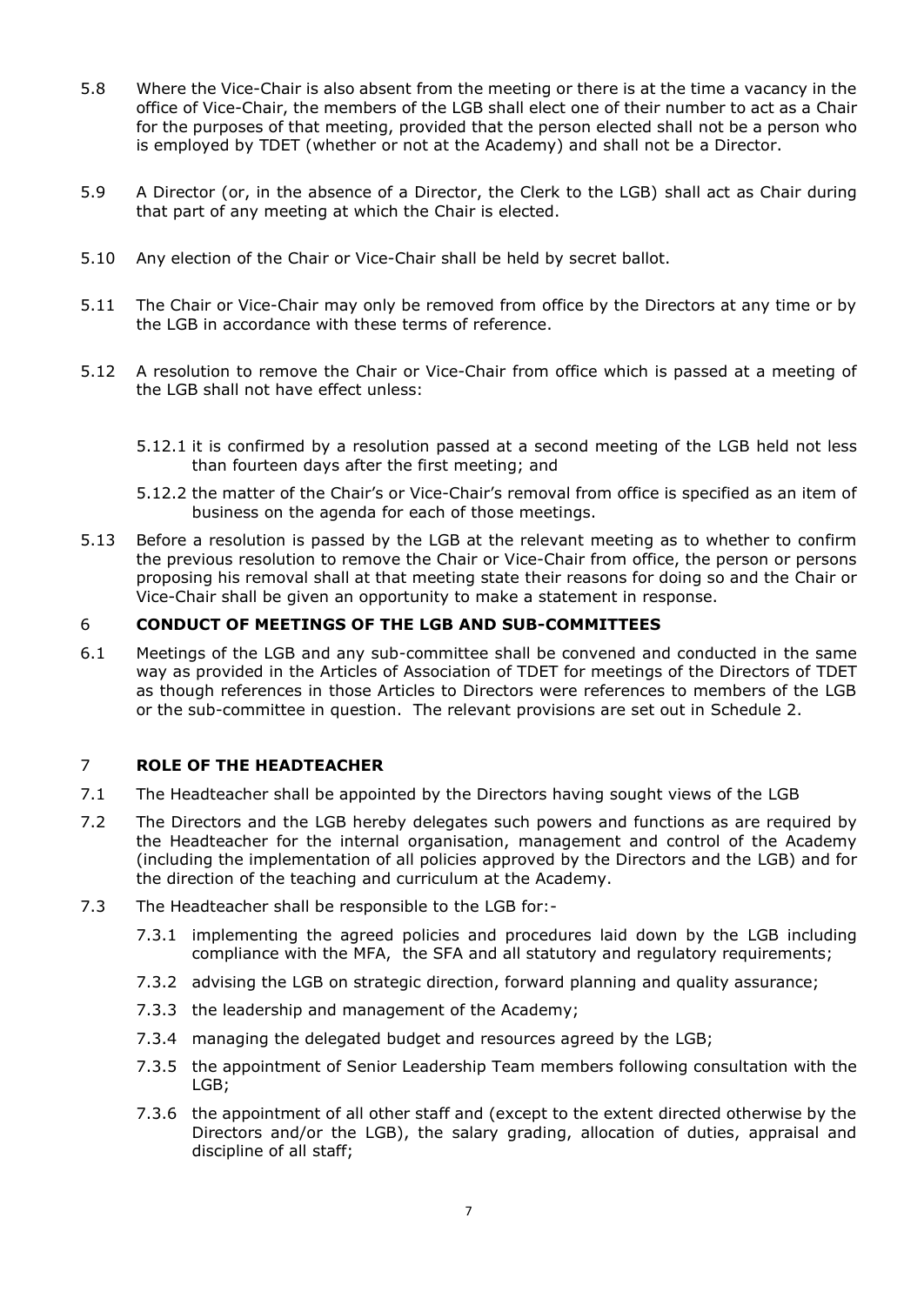- 7.3.7 the maintenance of good order and discipline by the pupils, including their exclusion in accordance with legal requirements, within any framework laid down by the LGB; and
- 7.3.8 all such additional functions as may be assigned under the job description or contract of employment.

# 8 **CONDUCT OF STAFF**

- 8.1 TDET is the employer of all of the staff at the Academy.
- 8.2 The LGB is responsible for implementing the human resource policies, procedures and terms and conditions of service for all employees including the upholding of appropriate rules for the conduct of staff.
- 8.3 The Headteacher shall be responsible for the appointment and management of all staff to be employed at the Academy (other than the Headteacher) provided that the Headteacher shall:
	- 8.3.1 comply with all policies dealing with staff issued by the Directors from time to time;
	- 8.3.2 take account of any terms set by the Directors;
	- 8.3.3 adopt any standard contracts or terms and conditions for the employment of staff issued by the Directors.
- 8.4 The LGB will have oversight of the performance management of all staff (excluding the Headteacher) and shall put in place procedures for the proper professional and personal development of staff.
- 8.5 The Directors in consultation with the LGB shall manage the performance of the eadteacher.

#### 9 **PREMISES**

- 9.1 The day to day maintenance of the buildings and facilities used in respect of the Academy is the responsibility of the LGB to the extent that it has funding to enable it to discharge that responsibility. The LGB shall have regard at all times to the safety of the users of the buildings and the facilities and the legal responsibilities of the Directors (and/or any others) as owners of such buildings and facilities.
- 9.2 The LGB shall advise the Directors as the Directors may require on matters relating to estate management strategy, the suitability of building and facilities in light of long term curriculum needs and the need for and availability of capital investment
- 9.3 The responsibility for any disposals or acquisitions of land to be used by the Academy will be that of the Directors.
- 9.4 Insuring the land and buildings used by the Academy will be the responsibility of the Directors
- 9.5 The LGB will notify the Directors as soon as reasonably practicable following the occurrence of an event in respect of which insurance has been obtained. The responsibility for notifying the insurers is the LGB. The Directors and the LGB will provide each other with all necessary information and assistance as may be helpful in the management of any insurance claims.

# 10 **CONFLICTS OF INTEREST**

- 10.1 The income and property of the Academy must be applied solely towards the provision of the Objects as detailed in the Articles. The restrictions and procedures which apply to the Directors in the Articles with regard to having a Personal Financial Interest shall also apply to the members of the LGB.
- 10.2 Any member of the LGB who has any duty or personal interest (including but not limited to any Personal Financial Interest) which conflicts or may conflict with his duties as a member of the LGB shall disclose that fact to the other members of the LGB as soon as he becomes aware of it. A member of the LGB must absent himself from any discussions of the LGB or any committee in which it is possible that a conflict will arise between his duty to act solely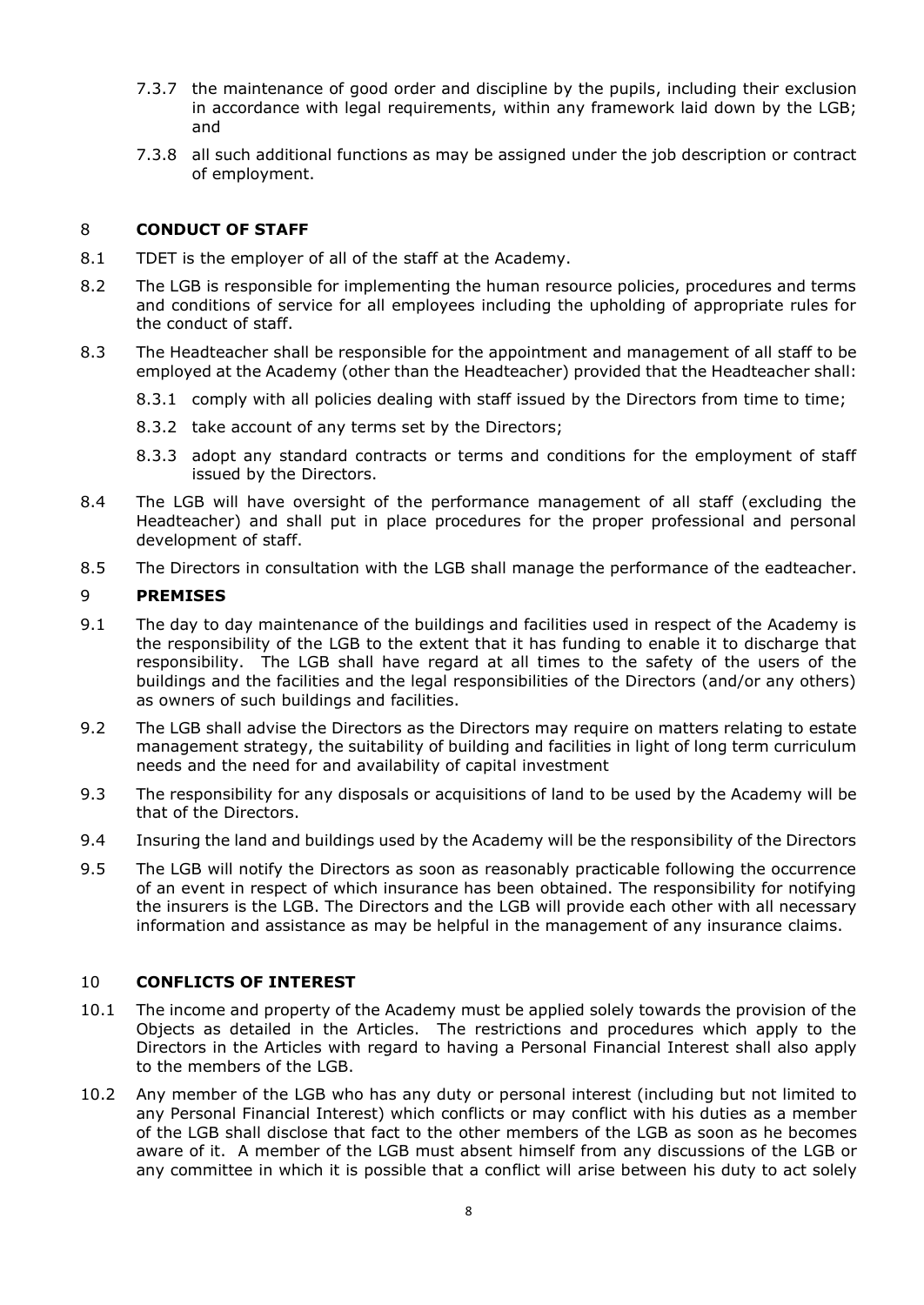in the interests of the Academy and any duty or personal interest (including but not limited to any Personal Financial Interest).

# 11 **RULES AND BYE-LAWS**

11.1 The LGB shall have power to make rules and bye-laws in respect of the government and conduct of the Academy as it shall think fit. Such rules and bye-laws shall be subject to the provisions of the Terms of Reference and to approval by the Directors.

#### 12 **OTHER MATTERS**

- 12.1 The LGB will comply with all policies of the Directors communicated to the LGB from time to time.
- 12.2 The Directors and all members of the LGB have a duty to act independently and not as agents of those who may have appointed them and will act with integrity, objectivity and honesty in the best interests of the Company and the Academy and shall be open about decisions and be prepared to justify those decisions except in so far as any matter may be considered confidential.
- 12.3 The LGB will review its policies and practices on a regular basis, having regard to recommendations made by the Directors from time to time, in order to ensure that the governance of the Academy is best able to adapt to the changing political and legal environment.
- 12.4 The LGB shall provide such data and information regarding the business of the Academy and the pupils attending the Academy as the Directors may require from time to time.

#### 13 **EFFECTIVE DATE**

13.1 These Terms of Reference shall come into effect on such date as determined by the Directors.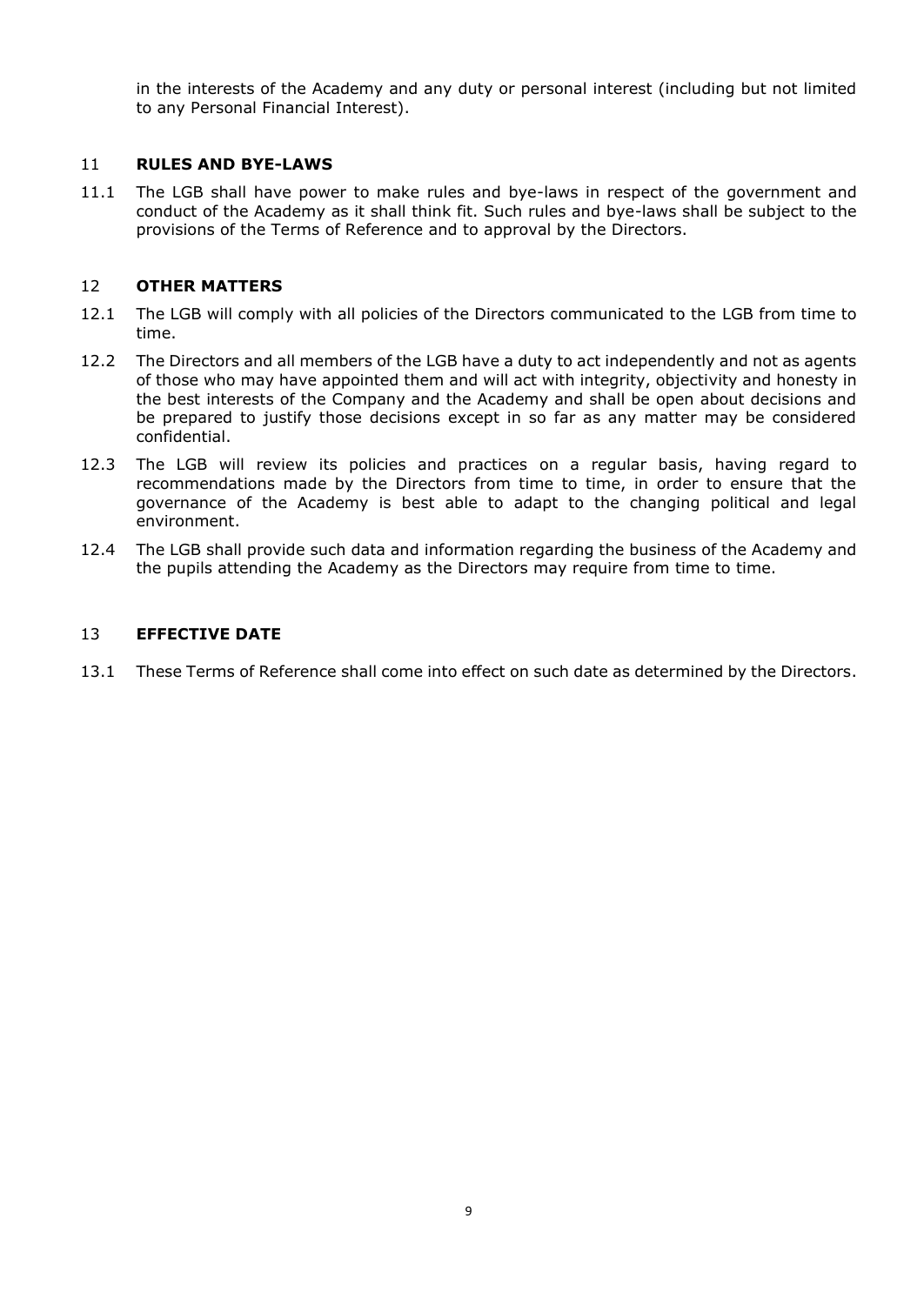# **SCHEDULE 1**

#### **Membership of the LGB**

# **1) Members of the Local Governing Body**

- 1.1 The number of people who shall sit on the Local Governing Body shall be not less than three but, unless otherwise determined by the Directors, shall not be subject to any maximum.
- 1.2 The Local Governing Body shall have the following members:
	- 1.2.1 A maximum of 7 Governors appointed by the Directors
	- 1.2.2 2 staff Governors, appointed under clause 2.2;
	- 1.2.3 2 parent Governors elected or appointed under clause 2.5;
	- 1.2.4 the Headteacher

#### **2) Appointment of members of the Local Governing Body**

- 2.1 The Local Governing Body may appoint 2 persons who are employed at the Academy to serve on the Local Governing Body through such process as they may determine, provided that the total number of persons employed by the Trust (including the Headteacher) does not exceed one third of the total number of persons on the Local Governing Body. The positions held by those employed at the Academy (e.g. teaching and non teaching) may be taken into account when considering appointments.
- 2.2 Unless the Directors agree otherwise, in appointing persons to serve on the Local Governing Body who are employed at the Academy the Local Governing Body shall invite nominations from all staff employed under a contract of employment (excluding the Headteacher) and, where there are any contested posts, shall hold an election by a secret ballot. All arrangements for the calling and the conduct of the election and resolution of questions as to whether any person is an eligible candidate shall be determined by the Local Governing Body.
- 2.3 The Headteacher shall be an ex officio member of the Local Governing Body.
- 2.4 Subject to clause 2.8, the parent members of the Local Governing Body shall be elected by parents of registered pupils at the Academy and each parent member must be a parent of a pupil at the Academy at the time when he or she is elected.
- 2.5 The Local Governing Body shall make all necessary arrangements for, and determine all other matters relating to, an election of the parent members of the Local Governing Body, including any question of whether a person is a parent of a registered pupil at the Academy. Any election of persons who are to be the parent members of the Local Governing Body which is contested shall be held by secret ballot.
- 2.6 The arrangements made for the election of the parent members of the Local Governing Body shall provide for every person who is entitled to vote in the election to have an opportunity to do so by post or, if he prefers, by having his ballot paper returned to the Academy by a registered pupil at the Academy.
- 2.7 Where a vacancy for a parent member of the Local Governing Body is required to be filled by election, the Local Governing Body shall take such steps as are reasonably practical to secure that every person who is known to them to be a parent of a registered pupil at the Academy is informed of the vacancy and that it is required to be filled by election, informed that he is entitled to stand as a candidate, and vote at the election, and given an opportunity to do so.
- 2.8 The number of parent members of the Local Governing Body required shall be made up by persons appointed by the Local Governing Body if the number of parents standing for election is less than the number of vacancies.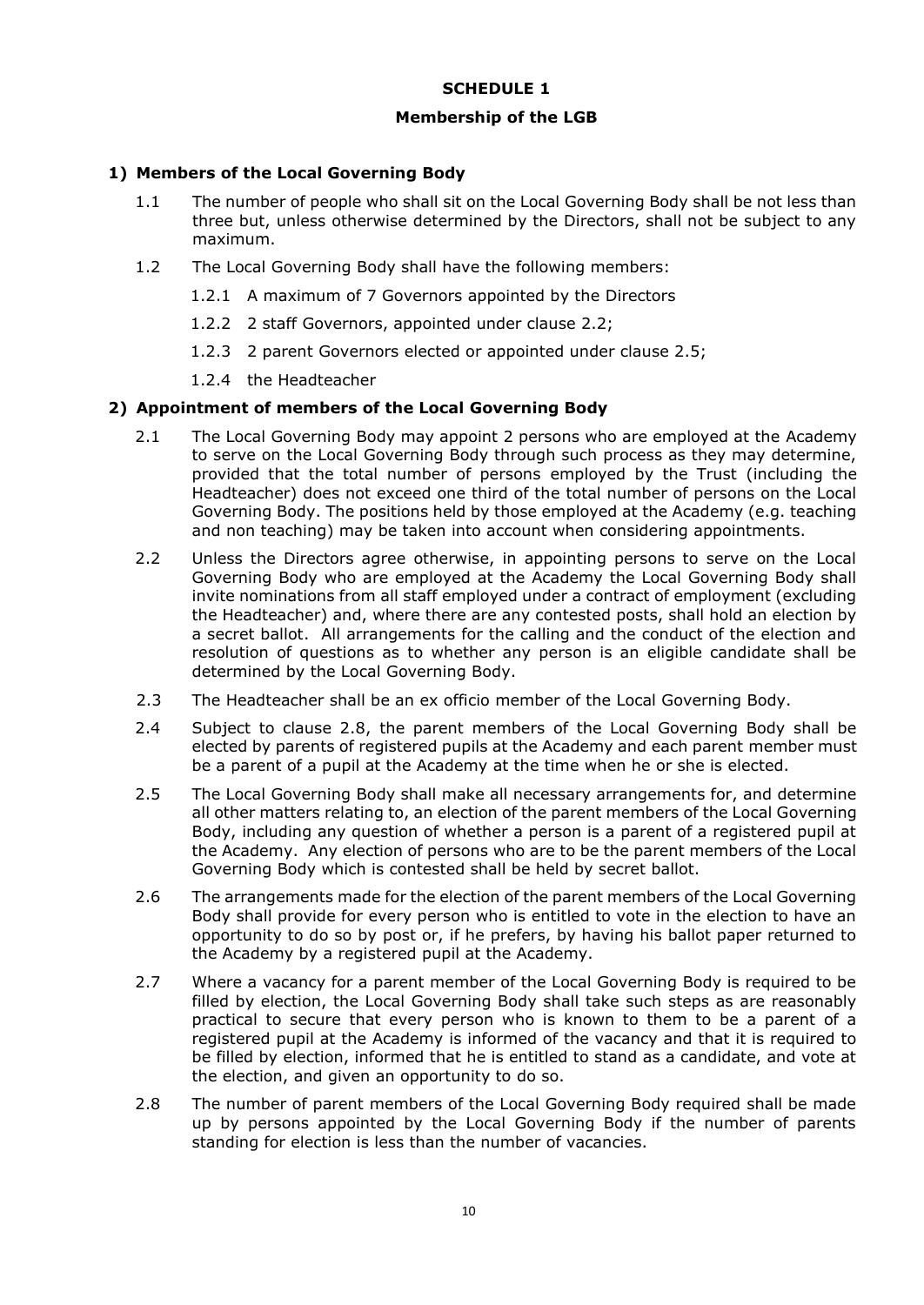2.9 In appointing a person to be a parent member of the Local Governing Body pursuant to clause 2.8, the Local Governing Body shall appoint a person who is the parent of a registered pupil at the Academy; or where it is not reasonably practical to do so, a person who is the parent of a child of compulsory school age.

# **3) Term of office**

3.1 The term of office for any person serving on the Local Governing Body shall be 4 years, save that this time limit shall not apply to the Headteacher who will serve for as long as he remains in office. Subject to remaining eligible to be a particular type of member on the Local Governing Body, any person may be re-appointed or re-elected to the Local Governing Body.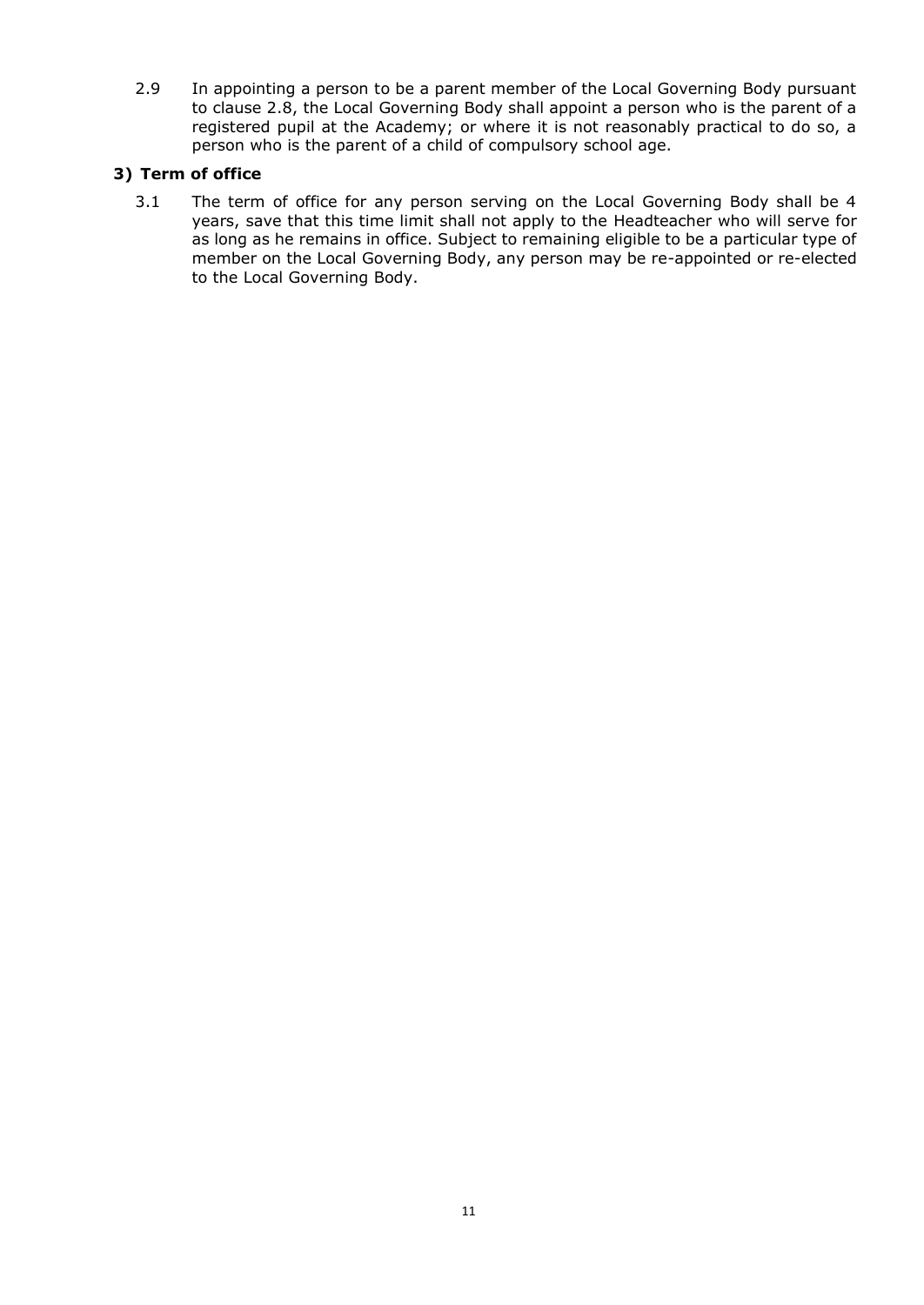# **SCHEDULE 2**

#### **Conduct of the LGB and Sub-Committees**

- 1. The LGB shall hold at least three meetings in every school year. Meetings of the LGB shall be convened by the Clerk. In exercising his functions under this clause the Clerk shall comply with any direction
	- 1.1. given by the LGB; or
	- 1.2. given by the Chair of the LGB or, in his absence or where there is a vacancy in the office of Chair, the Vice-Chair of the LGB, so far as such direction is not inconsistent with any direction given as mentioned in 1.1.
- 2. Any three Governors may, by notice in writing given to the Clerk, requisition a meeting of the LGB; and it shall be the duty of the Clerk to convene such a meeting as soon as is reasonably practicable.
- 3. Each Governor and each Director shall be given at least seven clear days before the date of a meeting –
	- 3.1. notice in writing thereof, signed by the Clerk, and sent to each Governor and each Director at the address provided by each Governor and each Director from time to time; and
	- 3.2. a copy of the agenda for the meeting;

provided that where the Chair or, in his absence or where there is a vacancy in the office of Chair, the Vice-Chair, so determines on the ground that there are matters demanding urgent consideration, it shall be sufficient if the written notice of a meeting, and the copy of the agenda thereof are given within such shorter period as he directs.

- 4. The convening of a meeting and the proceedings conducted thereat shall not be invalidated by reason of any individual not having received written notice of the meeting or a copy of the agenda thereof.
- 5. A resolution to rescind or vary a resolution carried at a previous meeting of the LGB shall not be proposed at a meeting of the LGB unless the consideration of the rescission or variation of the previous resolution is a specific item of business on the agenda for that meeting.
- 6. A meeting of the LGB shall be terminated forthwith if
	- 6.1.the LGB so resolves; or
	- 6.2.the number of Governors present ceases to constitute a quorum for a meeting of the LGB in accordance with clause 9 of this schedule, subject to clause 11 of this schedule.
- 7. Where in accordance with clause 6 of this schedule a meeting is not held or is terminated before all the matters specified as items of business on the agenda for the meeting have been disposed of, a further meeting shall be convened by the Clerk as soon as is reasonably practicable, but in any event within seven days of the date on which the meeting was originally to be held or was so terminated.
- 8. Where the LGB resolves in accordance with clause 6 of this schedule to adjourn a meeting before all the items of business on the agenda have been disposed of, the LGB shall before doing so determine the time and date at which a further meeting is to be held for the purposes of completing the consideration of those items, and they shall direct the Clerk to convene a meeting accordingly.
- 9. Subject to clause 11 of this schedule the quorum for a meeting of the LGB, and any vote on any matter thereat, shall be any three Governors, or, where greater, any one third (rounded up to a whole number) of the total number of Governors holding office at the date of the meeting.
- 10. The Governors may act notwithstanding any vacancies in their number, but, if the numbers of Governors is less than the number fixed as the quorum, the continuing Governors may act only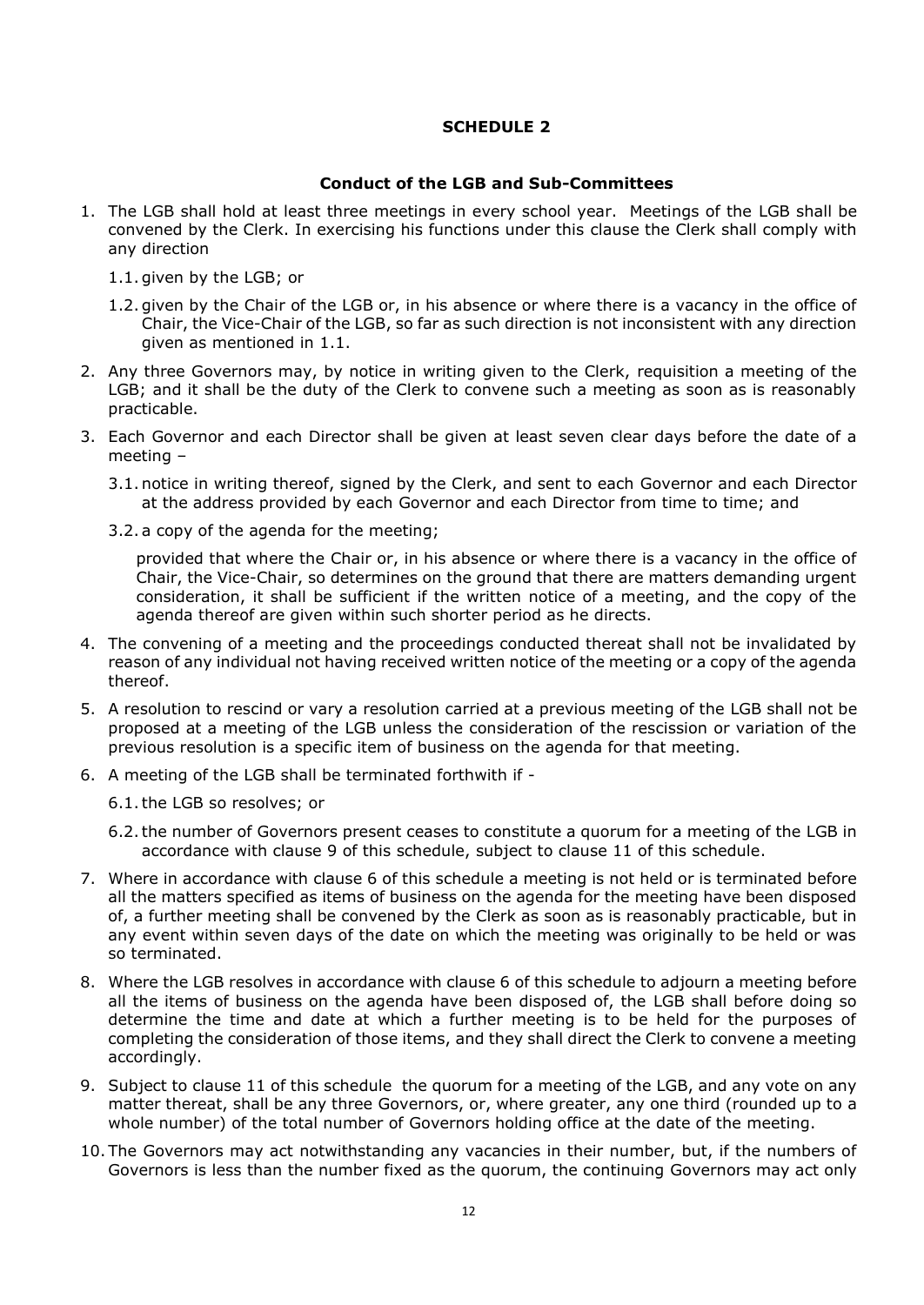for the purpose of filling vacancies or of calling a general meeting.

- 11. The quorum for the purposes of
	- 11.1. any vote on the removal of a Governor;
	- 11.2. any vote on the removal of the Chair of the LGB;

shall be any two-thirds (rounded up to a whole number) of the persons who are at the time Governors entitled to vote on those respective matters.

- 12.Subject to these Terms of Reference, every question to be decided at a meeting of the LGB shall be determined by a majority of the votes of the Governors and the Directors present and voting on the question. Every Governor and every Director shall have one vote.
- 13.Subject to clauses 9-11 of this schedule, where there is an equal division of votes, the Chair of the meeting shall have a casting vote in addition to any other vote he may have.
- 14. The proceedings of the LGB shall not be invalidated by
	- 14.1. any vacancy among their number; or
	- 14.2. any defect in the election, appointment or nomination of any Governor.
- 15.A resolution in writing, signed by all the Governors entitled to receive notice of, and vote at, a meeting of the LGB or of a committee of the LGB, shall be valid and effective as if it had been passed at a meeting of the LGB or (as the case may be) a sub-committee of the LGB duly convened and held. Such a resolution may consist of several documents in the same form, each signed by one or more of the Governors.
- 16.Subject to clause 17 of this schedule, the LGB shall ensure that a copy of
	- 16.1. the agenda for every meeting of the LGB;
	- 16.2. the draft minutes of every such meeting, if they have been approved by the person acting as Chair of that meeting;
	- 16.3. the signed minutes of every such meeting; and
	- 16.4. any report, document or other paper considered at any such meeting,

are, as soon as is reasonably practicable, made available at the Academy to persons wishing to inspect them.

- 17. There may be excluded from any item required to be made available in pursuance of clause 16 of this schedule, any material relating to -
	- 17.1. a named teacher or other person employed, or proposed to be employed, at the Academy;
	- 17.2. a named pupil or named student at, or candidate for admission to, the Academy; and
	- 17.3. any matter which, by reason of its nature, the LGB is satisfied should remain confidential.
- 18.Any Governor shall be able to participate in meetings of the LGB by telephone or video conference provided that:
	- 18.1. he has given notice of his intention to do so detailing the telephone number on which he can be reached and/or appropriate details of the video conference suite from which he shall be taking part at the time of the meeting at least 48 hours before the meeting; and,
	- 18.2. the LGB has access to the appropriate equipment if after all reasonable efforts it does not prove possible for the person to participate by telephone or video conference the meeting may still proceed with its business provided it is otherwise quorate.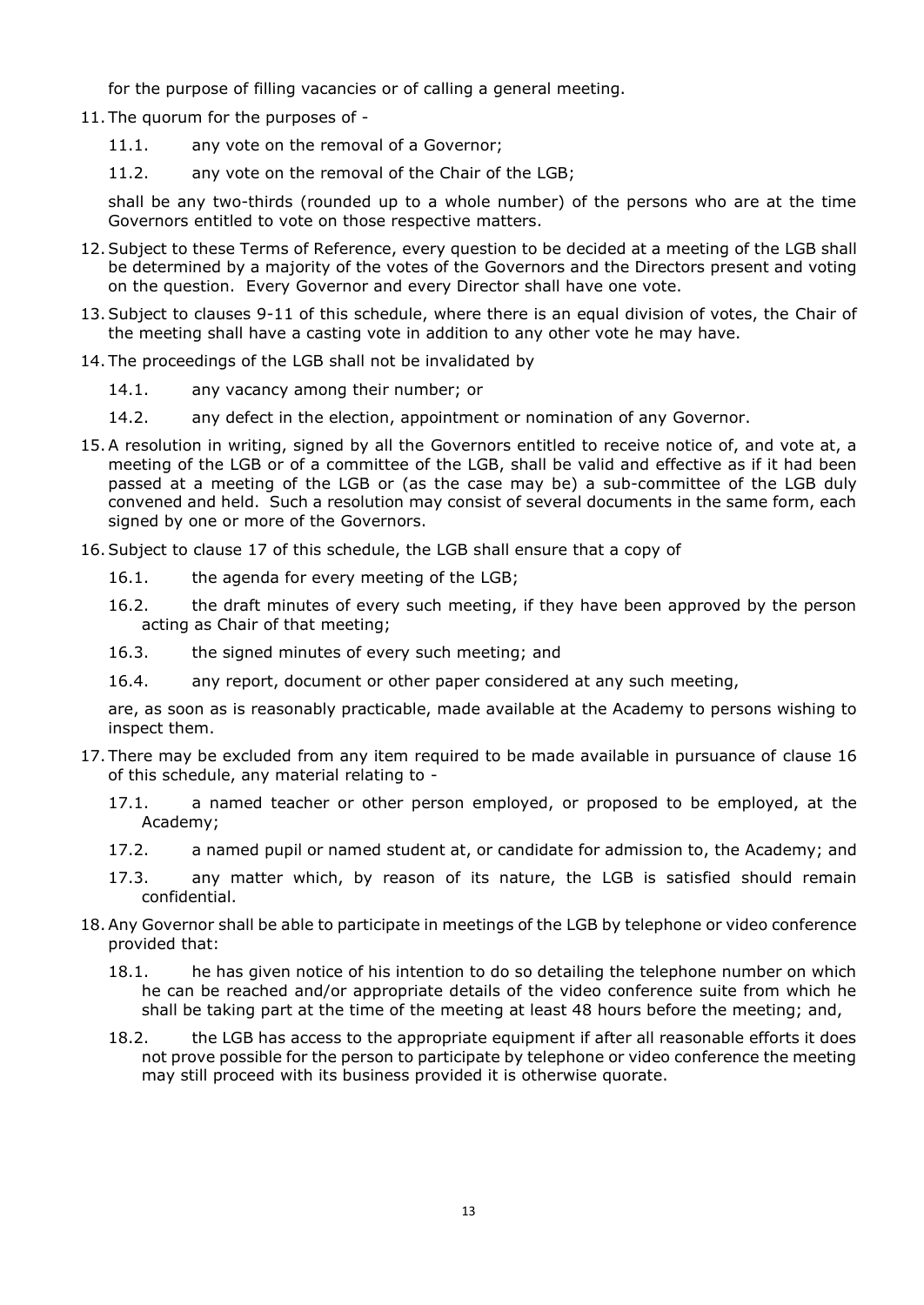# **SCHEDULE 3**

#### **Disqualification of members of the LGB**

- 1. No person shall be qualified to serve on the LGB unless he is aged 18 or over at the date of his election or appointment. No current pupil of the Academy shall be entitled to serve on the LGB.
- 2. A person serving on the LGB shall cease to hold office if he becomes incapable by reason of mental disorder, illness or injury of managing or administering his own affairs.
- 3. A person serving on the LGB shall cease to hold office if he is absent from two consecutive meetings of the LGB and the LGB resolves that his office be vacated.
- 4. A person shall be disqualified from serving on the LGB if:
	- a. his estate has been sequestrated and the sequestration has not been discharged, annulled or reduced; or
	- b. he is the subject of a bankruptcy restrictions order or an interim order.
- 5. A person shall be disqualified from serving on the LGB at any time when he is subject to a disqualification order or a disqualification undertaking under the Company Directors Disqualification Act 1986 or to an order made under section 429(2)(b) of the Insolvency Act 1986 (failure to pay under county court administration order).
- 6. A person serving on the LGB shall cease to hold office if he would cease to be a director by virtue of any provision in the Companies Act 2006 or is disqualified from acting as a Trustee by virtue of section 178 of the Charities Act 2011 (or any statutory re-enactment or modification of that provision).
- 7. A person shall be disqualified from serving on the LGB if he has been removed from the office of charity Trustee or Trustee for a charity by an order made by the Charity Commission or the High Court on the grounds of any misconduct or mismanagement in the administration of the charity for which he was responsible or to which he was privy, or which he by his conduct contributed to or facilitated.
- 8. A person shall be disqualified from serving on the LGB if he has not provided to the Chair a criminal records certificate at an enhanced disclosure level under section 113B of the Police Act 1997. In the event that the certificate discloses any information which would in the opinion of either the Chair or the Chief Executive Officer confirm their unsuitability to work with children that person shall be disqualified. If a dispute arises as to whether a person shall be disqualified, a referral shall be made to the Secretary of State to determine the matter. The determination of the Secretary of State shall be final.
- 9. A person shall be disqualified from serving on the LGB if he is a person in respect of whom a direction has been made under section 142 of the Education Act 2002 or is subject to any prohibition or restriction which takes effect as if it contained in such a direction.
- 10. A person shall be disqualified from serving on the LGB where he has, at any time, been convicted of any criminal offence, excluding any that have been spent under the Rehabilitation of Offenders Act 1974 as amended, and excluding any offence for which the maximum sentence is a fine or a lesser sentence except where a person has been convicted of any offence which falls under section 178 of the Charities Act 2011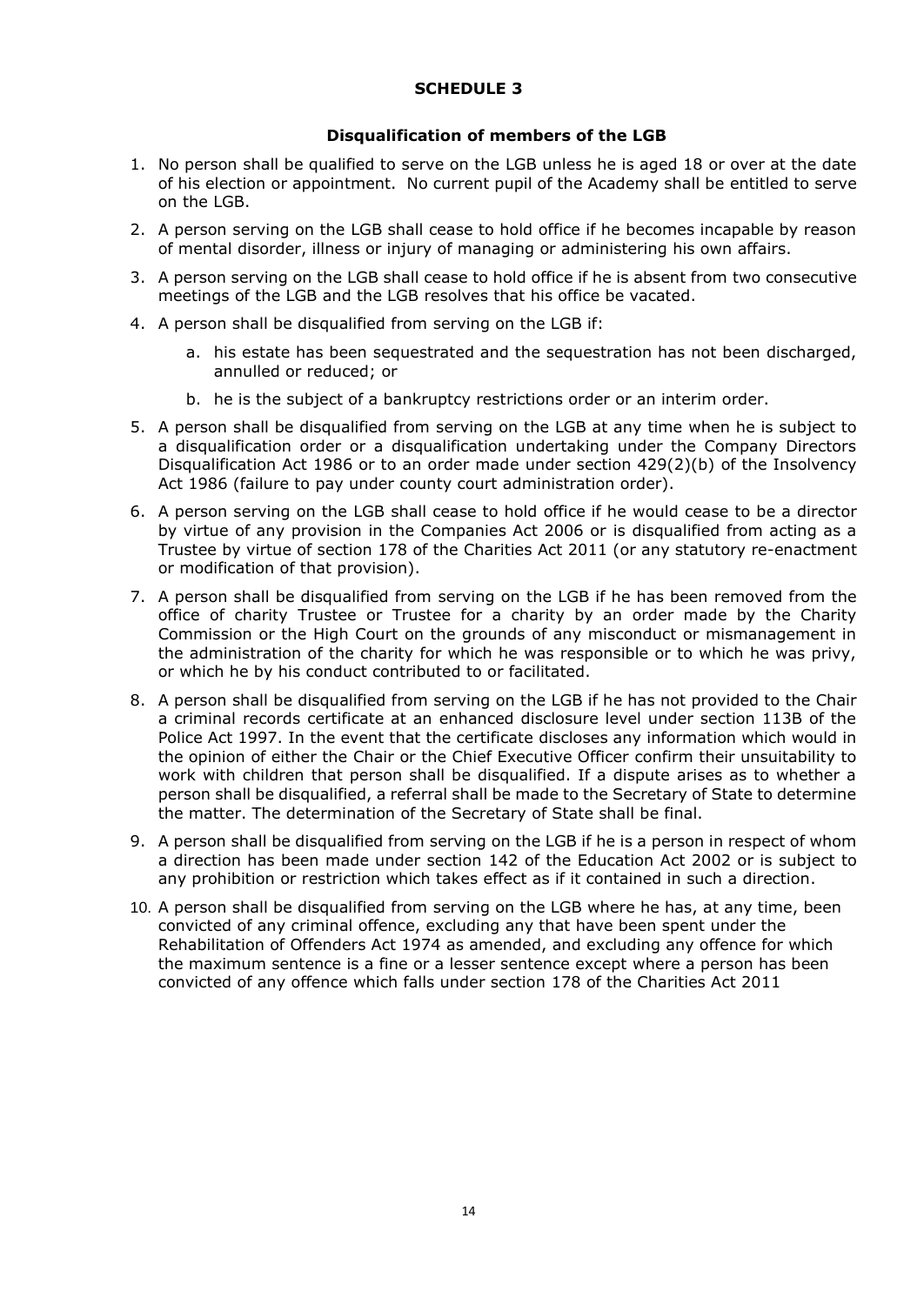# **Appendix**

# **Scheme of Delegation – Whitehill Primary School**

| <b>KEY</b>                                                                                                  |
|-------------------------------------------------------------------------------------------------------------|
| Level 1: The Company                                                                                        |
| Level 2: LGB                                                                                                |
| Level 3: Headteacher                                                                                        |
|                                                                                                             |
| A means: Accountable - Ultimate strategic accountability                                                    |
| R means: Responsible - Operational responsibility to ensure outcomes                                        |
| C means: Consulted - Seeking views and sharing communications. No responsibility and no power to<br>effect. |
| I means: Informed - No action required, only to advise                                                      |

|                         |           |                                                                                                                   | <b>Decision Level</b> |   |   |
|-------------------------|-----------|-------------------------------------------------------------------------------------------------------------------|-----------------------|---|---|
| <b>Function</b>         | <b>No</b> | <b>Tasks</b>                                                                                                      | 1                     | 2 | 3 |
| <b>Central Services</b> | 1         | To determine the scope of mandatory<br>core services to be delivered by the<br>Company on behalf of its Academies | AR.                   | C |   |
|                         | 2         | To identify those additional services to be<br>procured on behalf of individual<br>academies                      | AI                    | R |   |
|                         | 3         | To ensure centrally procured services<br>provide value for money                                                  | A R                   | C |   |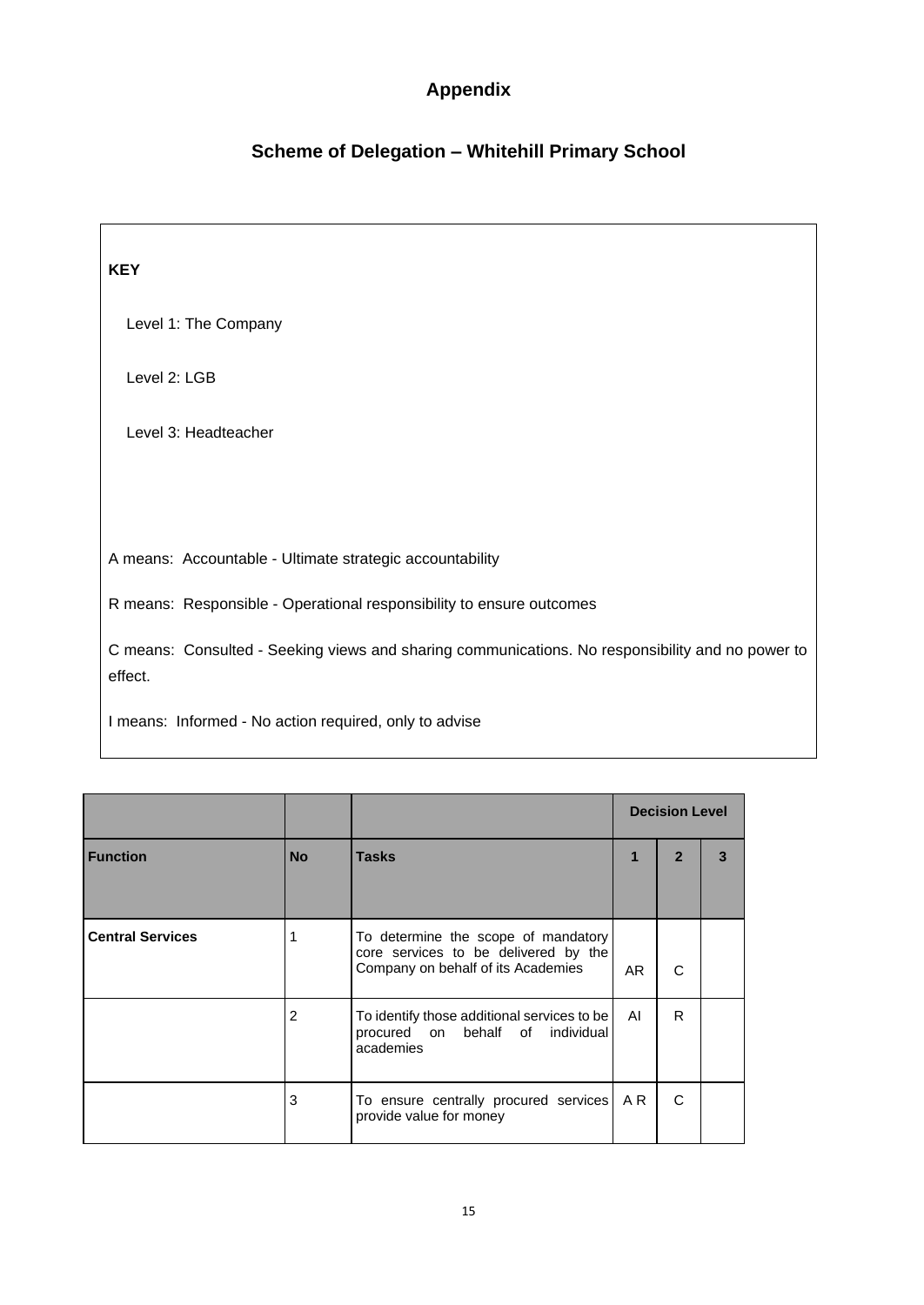|                             |           |                                                                                                                                                         |                | <b>Decision Level</b> |    |
|-----------------------------|-----------|---------------------------------------------------------------------------------------------------------------------------------------------------------|----------------|-----------------------|----|
| <b>Function</b>             | <b>No</b> | <b>Tasks</b>                                                                                                                                            | $\mathbf{1}$   | $\overline{2}$        | 3  |
| <b>Financial Management</b> | 4         | To determine the<br>proportion of the<br>overall TDET budget to be delegated to<br>individual Academies                                                 | AR             | C                     |    |
|                             | 5.        | To develop and propose the individual<br>Academy budget                                                                                                 | $\mathbf{I}$   | AR.                   |    |
|                             | 6         | To approve the first formal budget plan<br>each financial year                                                                                          | A              | R.                    |    |
|                             | 7         | To monitor monthly expenditure against<br>approved budget                                                                                               | $\mathbf{I}$   | A                     | R. |
|                             | 8         | To approve any virement between budget<br>headings and/or likely individual budget<br>overspends                                                        |                | A                     | R  |
|                             | 9         | To establish Trust Finance Policy and<br>Procedures                                                                                                     | <b>AR</b>      |                       |    |
|                             | 10        | To establish a charging and remissions<br>policy                                                                                                        | A              | R.                    |    |
|                             | 11        | To appoint the Audit Committee                                                                                                                          | A <sub>R</sub> |                       |    |
|                             | 12        | To enter into contracts (Directors may<br>wish to agree financial limits) up to the<br>limits of delegation and within an agreed<br>budget              |                | A                     | R. |
|                             | 13        | To<br>make<br>payments<br>within<br>agreed<br>financial<br>limits<br>budget<br>and<br>agreed<br>headings                                                |                | A                     | R. |
| <b>Staffing</b>             | 14        | Appointment of CEO / Headteacher                                                                                                                        | A R            |                       |    |
|                             | 15        | Other Leadership Team appointments                                                                                                                      |                | C                     | AR |
|                             | 16        | To remodel the staffing structure of the<br>academy with significant cost impact, a<br>staffing impact at Trust level or where DfE<br>approval required | A R            | C                     |    |
|                             | 16a       | Other staffing restructures                                                                                                                             |                | A C                   | R  |
|                             | 17        | Appoint all other staff                                                                                                                                 |                |                       | AR |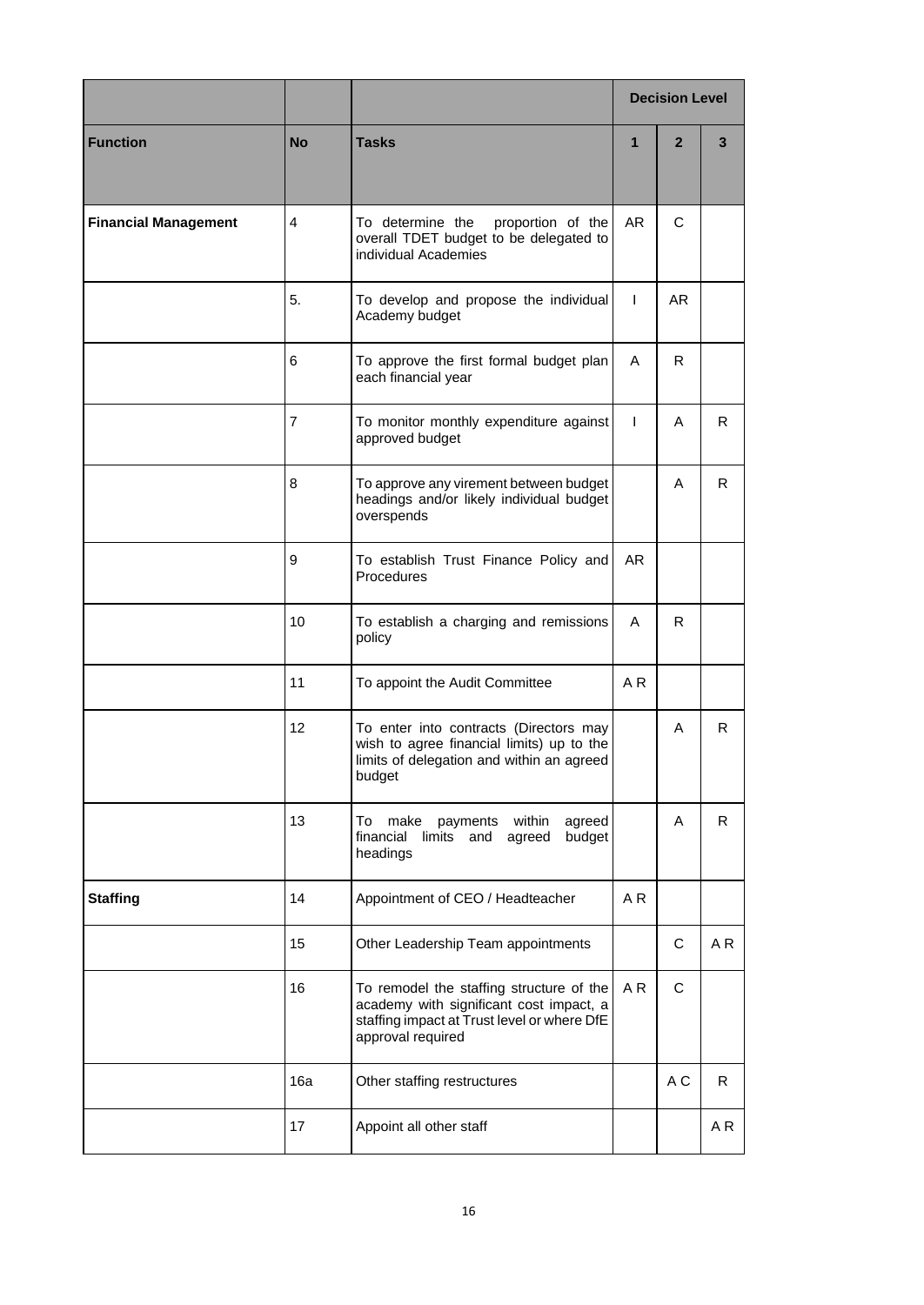|                        |           |                                                                                                    | <b>Decision Level</b> |                |             |
|------------------------|-----------|----------------------------------------------------------------------------------------------------|-----------------------|----------------|-------------|
| <b>Function</b>        | <b>No</b> | <b>Tasks</b>                                                                                       | $\mathbf{1}$          | $\overline{2}$ | 3           |
|                        | 18        | Agree a pay policy                                                                                 | AR                    |                |             |
|                        | 19        | Pay discretions - within policy                                                                    |                       | A              | R.          |
|                        | 20        | Establishing<br>disciplinary/capability<br>procedures                                              | A <sub>R</sub>        |                |             |
|                        | 21        | Dismissal of CEO / Headteacher                                                                     | AR                    |                |             |
|                        | 22        | Dismissal of other staff                                                                           |                       | A              | R.          |
|                        | 23        | Suspending CEO / Headteacher                                                                       | A <sub>R</sub>        |                |             |
|                        | 24        | Suspending other Staff                                                                             |                       | A              | R.          |
|                        | 25        | Ending suspension (CEO / Headteacher<br>/ Head of School)                                          | A <sub>R</sub>        |                |             |
|                        | 26        | <b>Ending Suspension (other Staff)</b>                                                             |                       | A              | R.          |
|                        | 27        | Determining Staff complement within<br>agreed budget                                               |                       | A              | R.          |
|                        | 28        | dismissal payments/early<br>Determining<br>retirement                                              | $\mathsf{I}$          | R.             |             |
| <b>Curriculum</b>      | 29        | To develop a curriculum policy                                                                     |                       | Α              | R           |
|                        | 30        | To implement curriculum policy                                                                     |                       |                | R           |
|                        | 31        | Responsible for standards of teaching                                                              | $\mathsf{I}$          | Α              | R           |
|                        | 32        | individual<br>child's<br>Responsibility<br>for<br>education                                        | $\mathsf{I}$          | I              | Α           |
|                        | 33        | Provision of sex education - to establish<br>and keep up to date a written policy                  | $\mathsf{I}$          | A              | R.          |
|                        | 34        | To prohibit political indoctrination and<br>ensuring the balanced treatment of<br>political issues | Α                     | $\mathsf C$    | R           |
| <b>Staff Appraisal</b> | 35        | To develop a staff appraisal policy                                                                | AR                    | $\mathbf C$    | $\mathbf C$ |
|                        | 36        | To implement the staff appraisal policy                                                            |                       | I              | R           |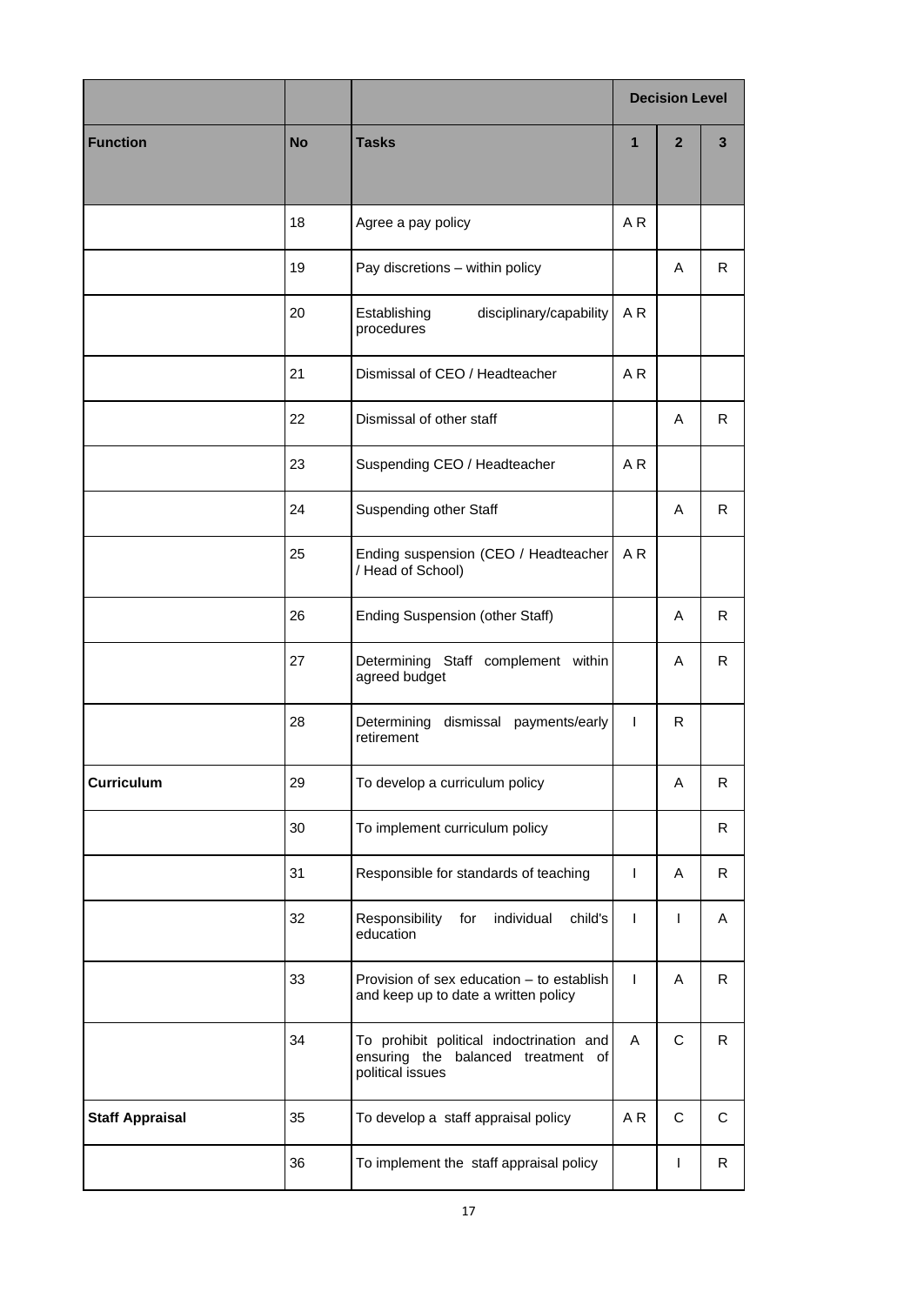|                                 |           |                                                                                                                                                                                                                                                                                                                                                             |                | <b>Decision Level</b> |    |
|---------------------------------|-----------|-------------------------------------------------------------------------------------------------------------------------------------------------------------------------------------------------------------------------------------------------------------------------------------------------------------------------------------------------------------|----------------|-----------------------|----|
| <b>Function</b>                 | <b>No</b> | <b>Tasks</b>                                                                                                                                                                                                                                                                                                                                                | $\mathbf{1}$   | $\overline{2}$        | 3  |
|                                 | 37        | To review annually the staff appraisal<br>policy                                                                                                                                                                                                                                                                                                            | AR             | C                     | С  |
| <b>Target Setting</b>           | 38        | To propose targets for pupil achievement                                                                                                                                                                                                                                                                                                                    |                |                       | R  |
|                                 | 39        | To agree targets for pupil achievement                                                                                                                                                                                                                                                                                                                      | A              | R                     |    |
|                                 | 40        | Responsibility for pupil outcomes                                                                                                                                                                                                                                                                                                                           |                | A                     | R. |
|                                 | 41        | To establish a pupil discipline policy                                                                                                                                                                                                                                                                                                                      | C              | A                     | R. |
|                                 | 42        | To review the use of exclusion and to<br>decide whether or not to confirm any<br>and fixed term<br>permanent exclusion<br>exclusion where the pupil is either<br>excluded for more than 15 days in total in<br>a term or would lose the opportunity to sit<br>a public examination. (Can be delegated<br>to chair/vice-chair of LGB in cases of<br>urgency) |                | A <sub>R</sub>        |    |
|                                 | 43        | To direct reinstatement of excluded<br>pupils (Can be delegated to chair/vice-<br>chair in cases of urgency)                                                                                                                                                                                                                                                |                | R                     |    |
| <b>Admissions</b>               | 44        | To consult before setting an admissions<br>policy and to set the admissions policy                                                                                                                                                                                                                                                                          | A <sub>R</sub> | C                     | C  |
|                                 | 45        | Admissions: application decisions                                                                                                                                                                                                                                                                                                                           | Α              |                       | R  |
|                                 | 46        | To secure equal treatment in admissions<br>of pupils with SEN                                                                                                                                                                                                                                                                                               | A              |                       | R. |
| <b>Premises &amp; Insurance</b> | 47        | Buildings insurance and personal liability                                                                                                                                                                                                                                                                                                                  | AR             |                       |    |
|                                 | 48        | Developing school buildings strategy or<br>master plan                                                                                                                                                                                                                                                                                                      | A              | R                     | C  |
|                                 | 49        | Procuring and maintaining buildings,<br>including developing properly funded<br>maintenance plan                                                                                                                                                                                                                                                            | A              | R.                    | C  |
| <b>Health and Safety</b>        | 50        | To institute a health and safety policy                                                                                                                                                                                                                                                                                                                     | A              | R.                    | C  |
|                                 | 51        | ensure that health<br>To<br>and<br>safety<br>regulations are followed                                                                                                                                                                                                                                                                                       | A              | $\mathsf{I}$          | R. |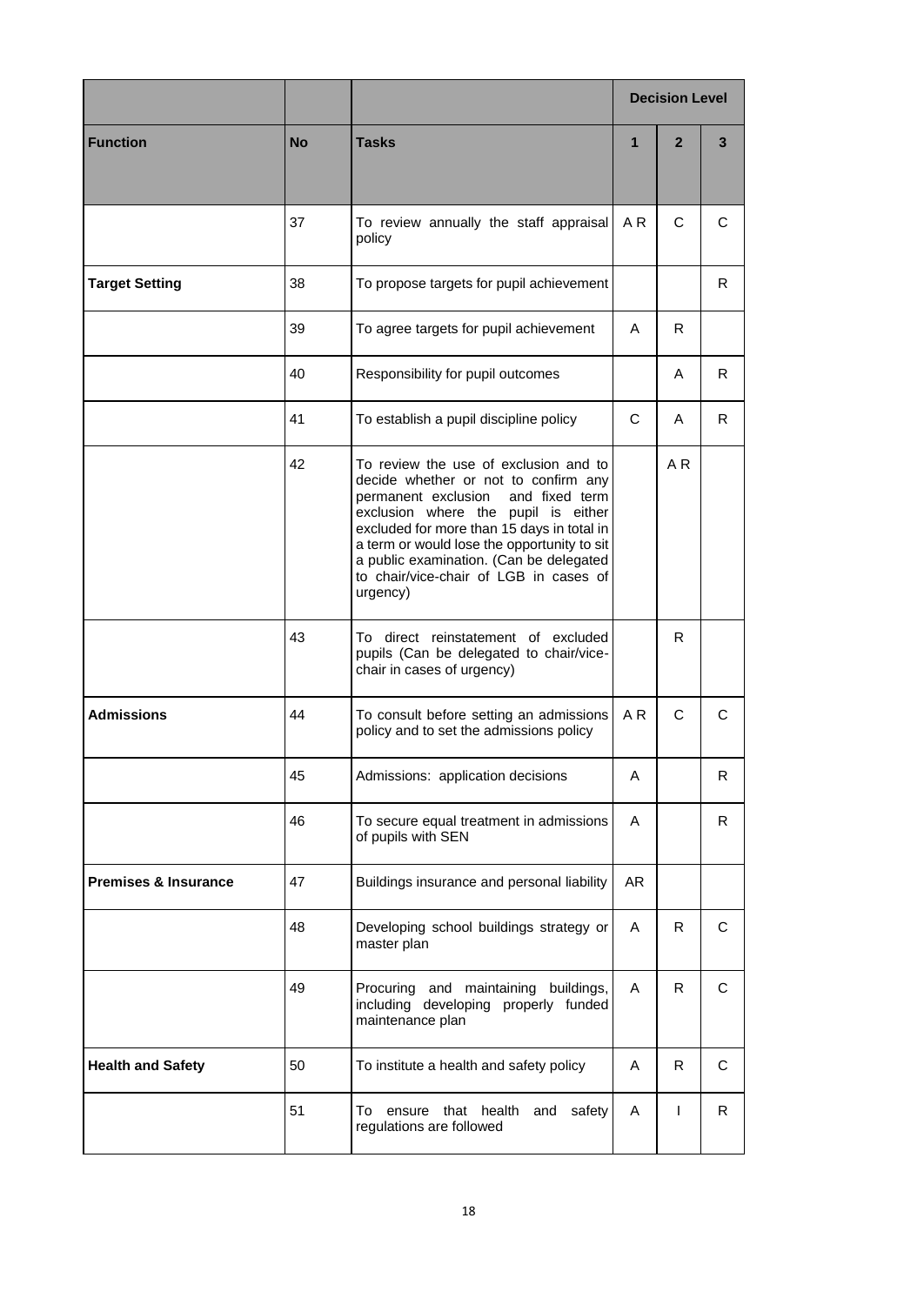|                            |           |                                                                                                                                             | <b>Decision Level</b> |                |    |
|----------------------------|-----------|---------------------------------------------------------------------------------------------------------------------------------------------|-----------------------|----------------|----|
| <b>Function</b>            | <b>No</b> | <b>Tasks</b>                                                                                                                                | $\mathbf{1}$          | $\overline{2}$ | 3  |
| <b>School Organisation</b> | 52        | To consider, consult on and propose<br>change of age range or<br>size of<br>Academies within the MAT                                        | AR.                   | C              | C  |
|                            | 53        | To set the times of school sessions and<br>the dates of school terms and holidays                                                           | A                     | R              |    |
|                            | 54        | To ensure that the school meets for 380<br>sessions in a school year                                                                        |                       | A              | R  |
|                            | 55        | To prepare and publish the school<br>prospectus                                                                                             |                       | A C            | R  |
| Governance                 | 56        | To ensure provision of free school meals<br>to those pupils meeting the criteria                                                            |                       | A              | R. |
|                            | 57        | To appoint and dismiss the Clerk to the<br>LGB.                                                                                             | R.                    |                |    |
|                            | 58        | To hold a full LGB meeting at least three<br>times in a school year or a meeting of the<br>temporary governing body as often may<br>require |                       | R.             |    |
|                            | 59        | To set up a Register of Local Governing<br>Body members' Business Interests                                                                 | A                     | R.             |    |
|                            | 60        | To approve and set up a Directors and<br>Governors Expenses Scheme                                                                          | A R                   | C              |    |
|                            | 61        | To discharge duties in respect of pupils<br>with special needs by appointing a<br>"responsible person"                                      |                       | A              | R  |
|                            | 62        | To consider whether or not to exercise<br>delegation of functions to individuals                                                            | R                     | R              |    |
|                            | 63        | To regulate the LGB procedures (where<br>not set out in law)                                                                                | $\mathsf{I}$          | AR.            |    |
|                            | 64        | To determine the development needs of<br>governors and put in place an appropriate<br>programme                                             | A R                   |                |    |
|                            | 65        | To consider requests from other schools<br>to join the Company                                                                              | A <sub>R</sub>        |                |    |
| <b>Safeguarding</b>        | 66        | To institute a safeguarding policy                                                                                                          | A                     | R.             |    |